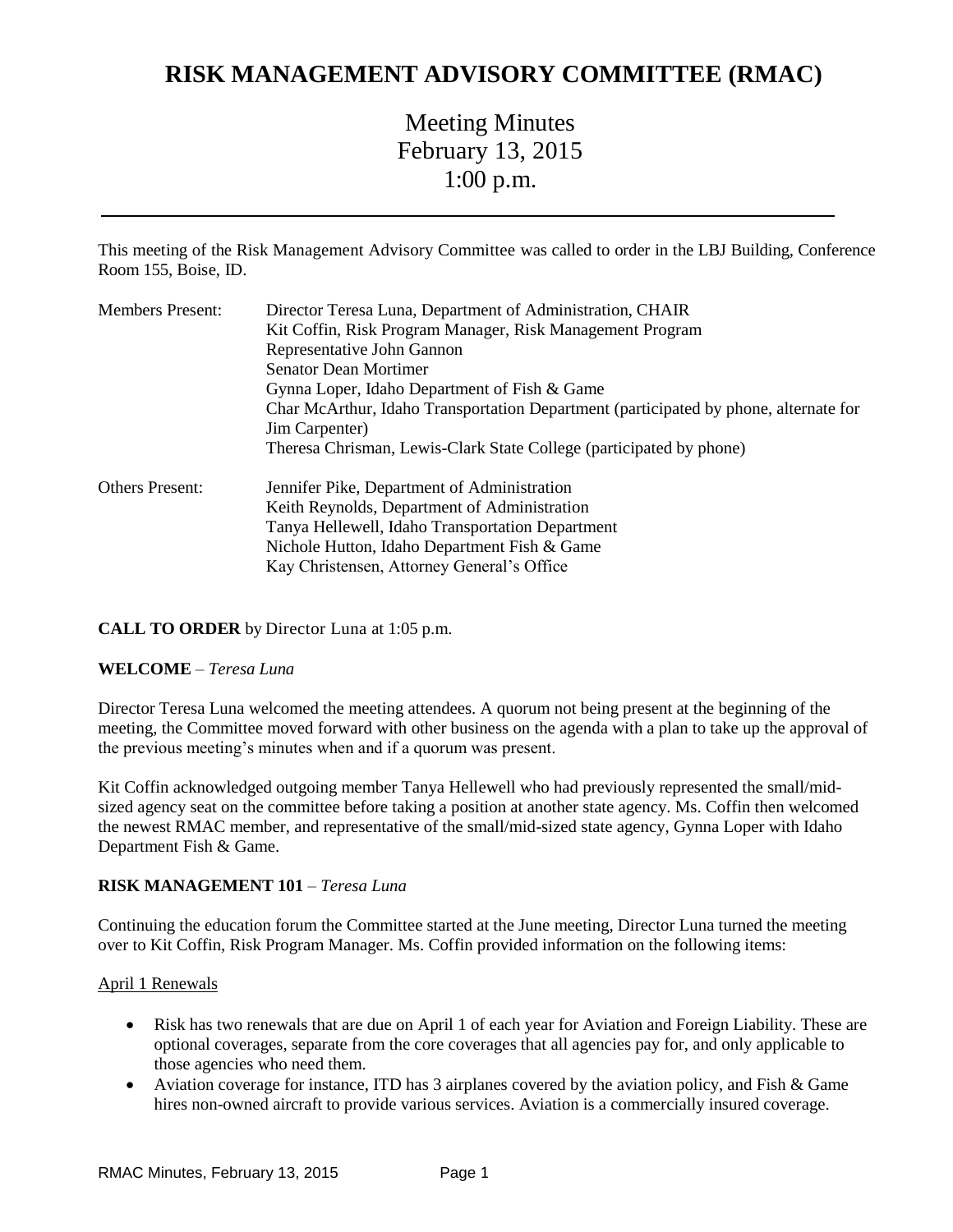- A new aspect of aviation that Risk is looking in to is for non-manned, drones. A few agencies actually own drones, but that is not something that has been traditionally part of the aviation coverage. Risk is currently investigating options for coverage for those items.
- Foreign liability coverage is only applicable to those agencies whose employees travel to other countries. This coverage consists of general liability, contingent auto liability, and employer's liability.

### July 1 Renewals

- July 1 renewals will be for the major coverages: liability, major property, boiler and machinery, crime/employee dishonesty, auto physical damage and inland marine.
- As part of the renewal process, Risk conducts a major communication effort with all agencies to ensure that property schedules are up-to-date.

#### Auto Physical Damage, Preventable Losses

Risk has noticed a trend in the increase of auto physical damage claims over the last few years. This trend results in increased projections from the State's actuary as part of the annual renewal process. There are many factors to this type of loss, and the State can be the victim as well as the perpetrator.

\*1:15 p.m.\* Theresa Chrisman and Char McArthur joined the meeting via conference call.

To assess if there was any correlation between the increase in claims and the number of those that could be classified as "preventable"; risk staff ran a report of claims between 7/1/2011 – present for just those cause codes that most likely could be classified as "preventable" (e.g. a vehicle rolling back, failure to yield right away to another vehicle, insured vehicle hits another vehicle, hits a pedestrian in a crosswalk, hit a stationary non-vehicle object, hit a stationary vehicle, and rear-end). All vehicle versus animal claims were excluded.

For that period of time, there were 305 claims that could be considered preventable. The amount paid for those claims, less any recovery for salvage and the cost of investigations, was \$702,564.94. Most significantly, insured vehicles striking a stationary, non-vehicle object totaled 194 of those 305 claims.

Because of the alarming number of these preventable claims, Risk will be reaching out those agencies with the highest number of claims in recent fiscal years to discuss vehicle use policies, training, and internal reporting policies.

Auto physical damage claims have a \$500 deductible. Ms. Coffin recommended against raising that deductible as a deterrent, since most employees involved in the claim at the financial level, but rather work on awareness and getting employees to take more seriously their obligation to the agency, the state and taxpayers by being more attentive and having more processes in place.

\*1:24 p.m.\* Sen. Dean Mortimer joined the meeting in person.

## **COMMUNICATIONS AND WEBSITE** – *Teresa Luna*

Director Luna informed the members that Risk continues to make improvements to the Risk Management Program website at [www.adm.idaho.gov/risk/](http://www.adm.idaho.gov/risk/) and possibly exploring the use an intranet site for agencies.

Risk also continues to improve the efficiency of communications with agencies. The analysis of auto physical claims is an excellent example of the path Risk is headed with their agency communication efforts. Risk will be working with the agencies to ensure that they are looking at the aggregate data of their fleet, that may be spread across the state, and identify any potential problems or areas for improvement.